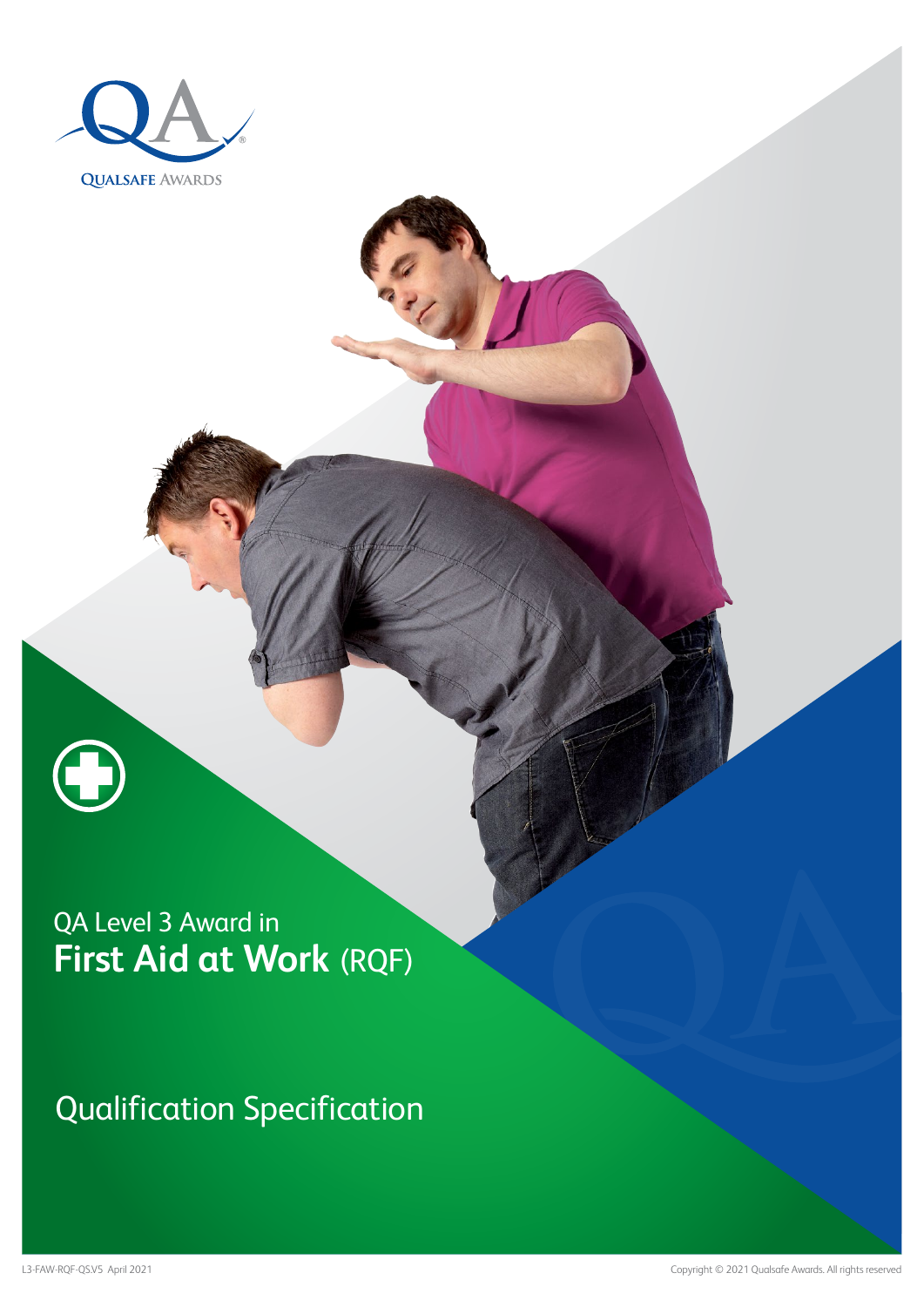

# **Contents**

## **[Qualification approval requirements........5](#page-4-0)**

| Specific equality issues relevant to |  |
|--------------------------------------|--|

Assessment language [.........................................................10](#page-9-0)

| Qualsafe Awards external quality assurance 11 |
|-----------------------------------------------|
|                                               |
| Appendix 1 - Qualification units12            |
| <b>Appendix 2 - Occupational knowledge,</b>   |
| Appendix 3 – Acceptable training/             |
| <b>Appendix 4 - Qualifications suitable</b>   |

## **Key Qualification Information**

| <b>Qualification number:</b>    |
|---------------------------------|
| Operational start date:         |
| Guided learning hours (GLH):    |
| Total qualification time (TQT): |
| Credit value:                   |
| Number of units:                |
| Assessment methods:             |

| 603/2384/X            |
|-----------------------|
| 1 Oct 2017            |
| 18 (minimum 3 days)   |
| 22                    |
| $\overline{2}$        |
| 2 mandatory units     |
| • Theory assessment/m |
|                       |

- **Theory assessment/multiple choice question paper:**
- **1 x 15 question paper (minimum score 11)**
- **1 x 25 question paper (minimum score 18)**
- **• Practical assessment 6 completed throughout the course**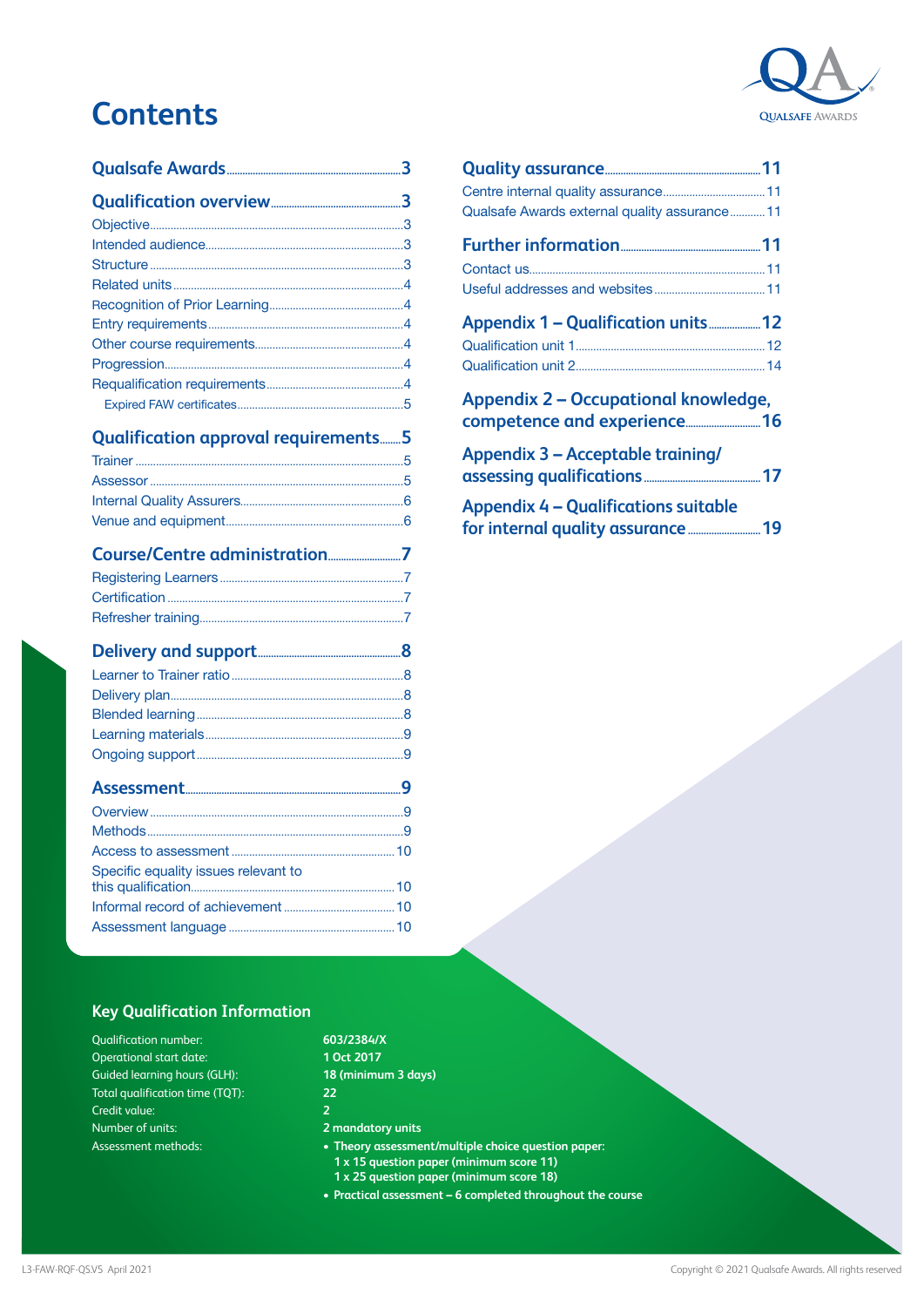<span id="page-2-0"></span>



## **Qualsafe Awards**

Not only is Qualsafe Awards (QA) one of the largest Awarding Organisations (AO) in the UK, we are also the biggest AO for First Aid qualifications, making us an extremely trusted and recognisable name that employers look for when selecting a training provider.

We are recognised and regulated by the Office of Qualifications and Examinations Regulation (Ofqual), Qualifications Wales and the Northern Ireland Council for the Curriculum, Examinations and Assessment (CCEA). This means we can offer Centres an extensive range of qualification suites including First Aid; Prehospital Care; Health and Safety; Mental Health First Aid; Licensing; Food Safety; Fire Safety; Education and Training; Manual Handling and Health and Social Care.

With a specialist team of subject matter experts on hand to support our Centres, including A&E Consultants, doctors, paramedics, nurses, physiotherapists and specialists in other sectors such as mental health, you can be confident that you are truly working with the industry experts.

# **Qualification overview**

This qualification forms part of the QA First Aid suite of qualifications. The qualification and learning outcomes are based on the recommendations of:

- The Resuscitation Council (UK)
- A distinguished panel of experts in emergency medical care

This QA qualification is:

- For people who deal with first aid at work enabling them to be workplace first aiders under the Health and Safety (First Aid) Regulations 1981
- Based on the Health and Safety Executive (HSE) training standard for delivery of First Aid at Work (FAW) courses for the purposes of the Health and Safety (First Aid) Regulations 1981

This qualification should enable Learners to attain the knowledge and practical competencies needed to deal with a range of first aid situations.

Learners should be able to demonstrate the practical administration of safe, prompt, effective first aid in emergency situations with an understanding of the role of first aider.

This qualification specification provides information for Centres about the delivery of the QA Level 3 Award in First Aid at Work (RQF) and includes the unit information, assessment methods and quality assurance arrangements.

### **Objective**

The objective of the qualification is to benefit Learners by preparing them to deal with a range of first aid situations and/or take on the role of first aider in the workplace.

### **Intended audience**

This qualification is for people who have a specific responsibility at work, or in voluntary and community activities, to provide help to people in a range of first aid situations.

### **Structure**

This qualification contains 2 mandatory units with a Total Qualification Time (TQT) of 22 hours. Full details of these units are in *Appendix 1*.

Learners must complete all assessments in the unit successfully within the registration period to achieve the qualification. The maximum period to achieve this qualification, including any referrals is 10 weeks.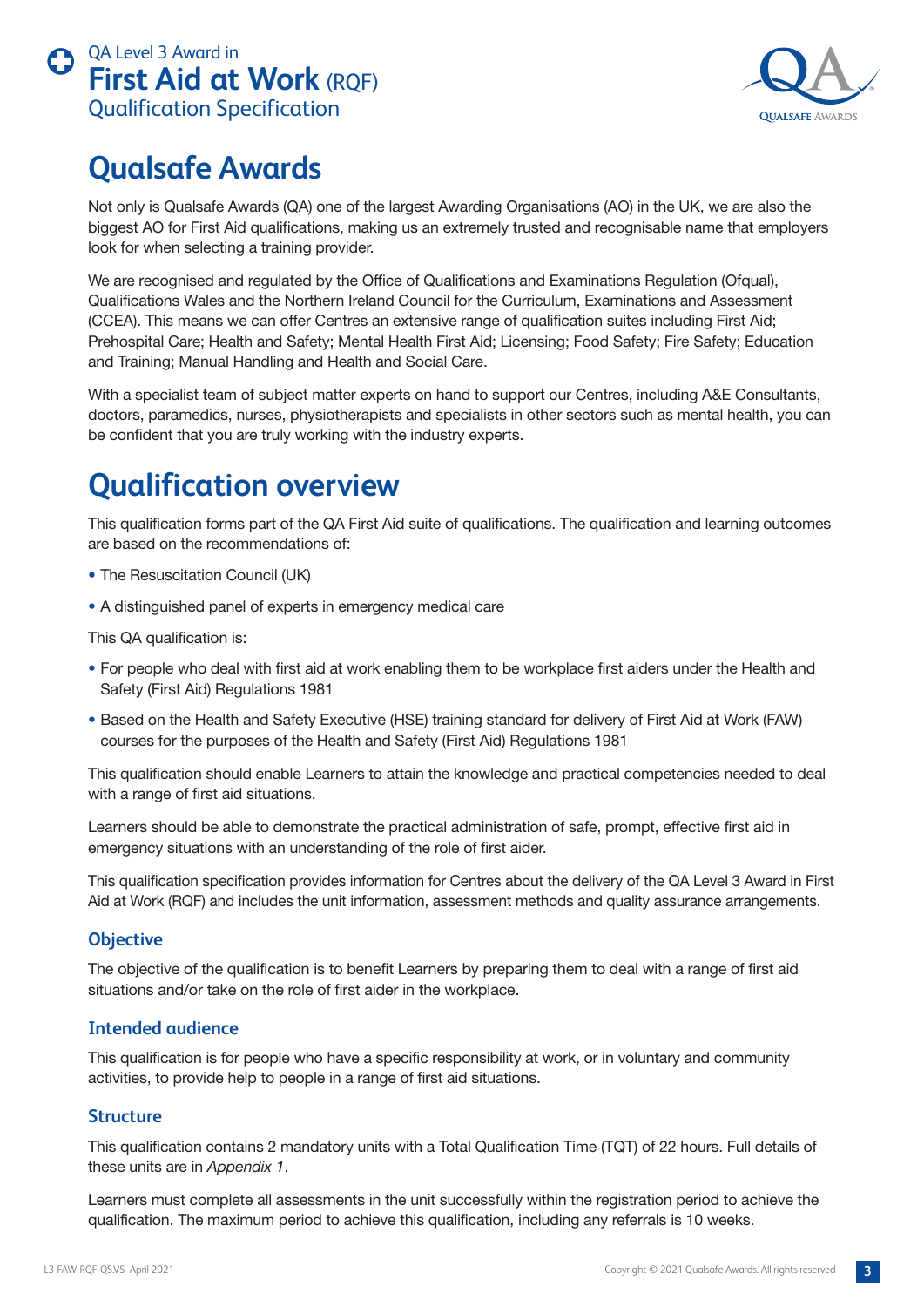<span id="page-3-0"></span>



TQT is the total number of hours required for a Learner to achieve this qualification. It has 2 elements:

- Guided Learning Hours (GLH) is the time a Learner is being taught and assessed under the immediate guidance of a Trainer/Assessor, which for this qualification is 18 GLH (3 days), and
- The number of hours a Learner will reasonably be likely to spend in preparation and study, including assessment, as directed by, but not under the immediate guidance or supervision of a Trainer, e.g. home study, which for this qualification is 4 hours

### **Related units**

The QA Level 3 Award in First Aid at Work (RQF) contains 1 unit that also appears as Unit 1 (Emergency First Aid in the Workplace) of the QA Level 3 Award in Emergency First Aid at Work (RQF).

Therefore, assessments attained through the Emergency First Aid in the Workplace unit may be used towards the achievement of the QA Level 3 Award in Emergency First Aid at Work (RQF) qualification should the Learner not achieve Unit 2 (Recognition and Management of Illness and Injury in the Workplace) of this qualification.

### **Recognition of Prior Learning**

Recognition of Prior Learning (RPL) is a process for recognising any previous learning undertaken or assessments attained by a Learner. The Learner must prove they have met some or all the learning outcomes or assessment criteria for this qualification before RPL can be considered.

Any evidence submitted as RPL must be valid, authentic, reliable, current, sufficient and specific.

In some cases, Centres may need to carry out mapping against QA learning outcomes and assessment criteria to confirm comparability of qualification certificates or evidence being submitted. Mapping templates created by QA must be used for this process. Please see the QA *Recognition of Prior Learning (RPL) Policy* for further details.

RPL is considered for this qualification. The potential outcomes could include reduction or exemption of:

- Learning outcomes or GLH
- Assessments

RPL for this qualification **must** be approved by QA prior to implementation. **Note:** Charges may apply.

### **Entry requirements**

Learners must be at least 14 years old on the first day of the training and be able to perform practical tasks at floor level. There are no other formal entry requirements but we strongly recommend that Learners have a minimum of Level 1 in literacy and numeracy or equivalent.

### **Other course requirements**

Due to the practical nature of this course, Learners should wear appropriate clothing and footwear, e.g. trousers and flat footwear.

### **Progression**

The QA Level 3 Award in First Aid at Work (RQF) may be used towards other qualifications at the same and higher level, plus aid career progression in a relevant profession.

### **Requalification requirements**

This qualification is valid for a period of 3 years. The Learner needs to retake the qualification before the certificate expiry date to remain qualified.

It is possible to reduce GLH when requalifying and attend a 12-hour FAW requalifying course if Learners produce their current or previous, recently expired, FAW certificate. The certificate should be in a format as accepted by the HSE. Requalification training should be delivered in no less than 12 hours (2 days) excluding breaks.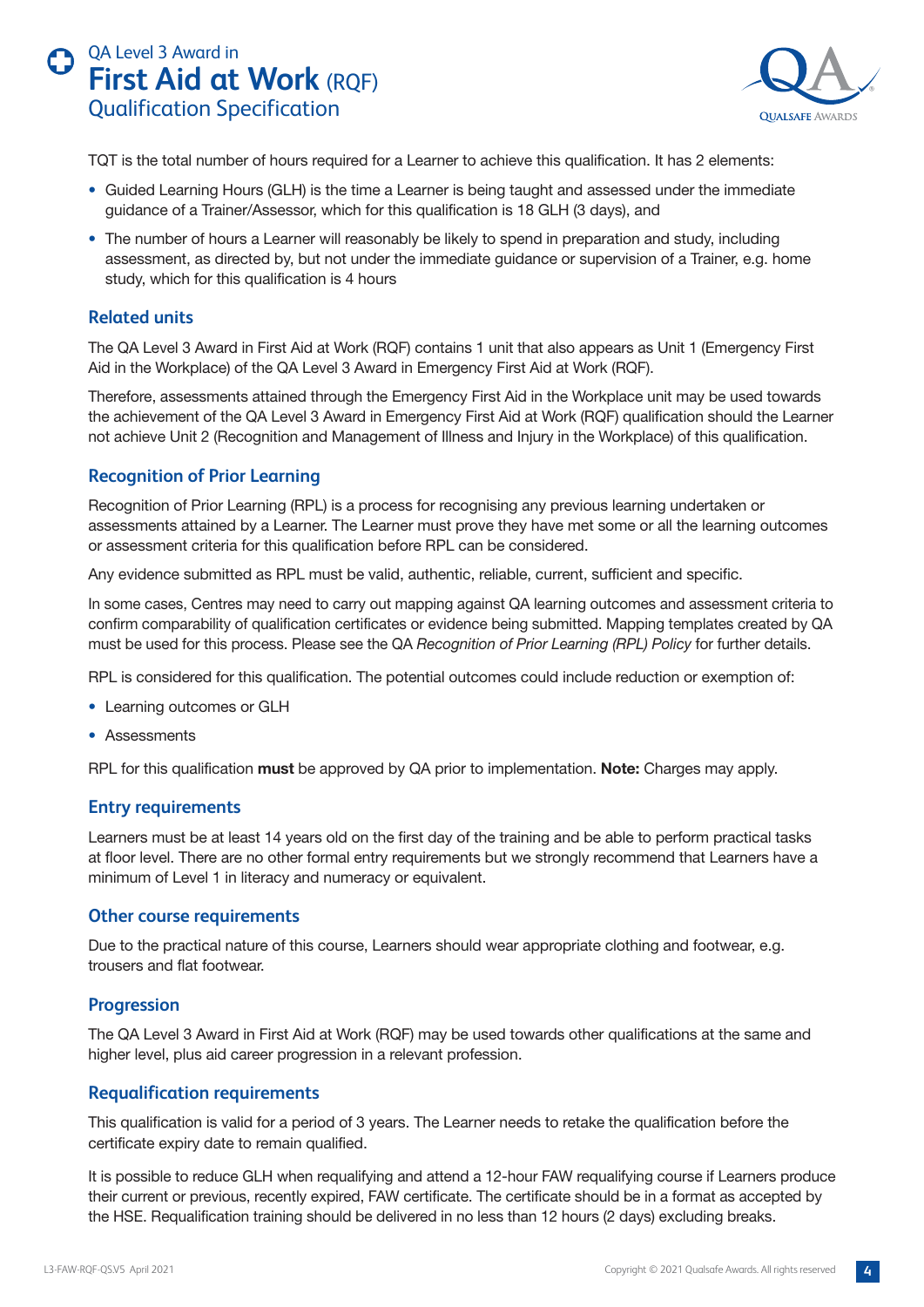<span id="page-4-0"></span>



### **Expired FAW certificates**

If the Learner's previous FAW certificate has expired by more than 1 month at the start of FAW requalification course, the Centre must, in advance, provide the Learner/their employer with the following information:

 *FAW requalification courses are only 12 hours in duration, compared to 18 hours for the initial course. This means that the syllabus is covered at a significantly faster pace in the understanding that learners are familiar with the topics.*

 *Health and Safety Executive (HSE) guidance is clear that if an employee's FAW certificate expires, they are "no longer considered competent to act as a first-aider in the workplace". For this reason, you should make every effort to requalify a first aider before the certificate expires.*

 *Employers and Learners should be aware that there is an increased risk of failing to achieve the required standard if previous certification has expired by a considerable period (HSE defines this as in excess of 1 month). If this is the case, HSE recommends "it may be prudent to complete a 3-day course".*

# **Qualification approval requirements**

Qualsafe Awards requires the Centre:

- To have appropriate policies, systems and procedures in place
- To appoint suitable individuals from their personnel team to train, assess and quality assure their QA qualifications
- To have suitable and adequate venues, equipment and learning resources

In order to secure and maintain approval from QA, Centres need a minimum staffing requirement for each qualification suite they deliver, which for this qualification is:

| <b>One Trainer/Assessor</b>         | Responsible for the delivery and assessment of qualifications                                |
|-------------------------------------|----------------------------------------------------------------------------------------------|
| <b>One Internal Quality Assurer</b> | Responsible for quality assuring the delivery, assessment and awarding of this qualification |

Qualsafe Awards requires the Centre staff to read and understand QA's key policies and procedures, and to abide by their contents.

### **Trainer**

All Trainers should have the skills, knowledge and experience to be able to teach and demonstrate the subject. Each Trainer must be approved by Qualsafe Awards and provide evidence of:

- 1. A first aid at work qualification/medical registration as shown in *Appendix 2*
- 2. A formal teaching/training qualification as shown in *Appendix 3*
- 3. An acceptable log/record of teaching first aid as shown in *Appendix 2*

Trainers are expected to keep up to date with the subject area and provide evidence of continuing professional development (CPD).

### **Assessor**

All Assessors should have the skills, knowledge and experience to be able to assess the subject. Each Assessor must be approved by Qualsafe Awards and provide evidence of:

- 1. A first aid at work qualification/medical registration as shown in *Appendix 2*
- 2. An acceptable assessing qualification as shown in *Appendix 3* **or** attendance at relevant CPD training with an Awarding Organisation (AO)
- 3. An acceptable log/record of assessing first aid as shown in *Appendix 2*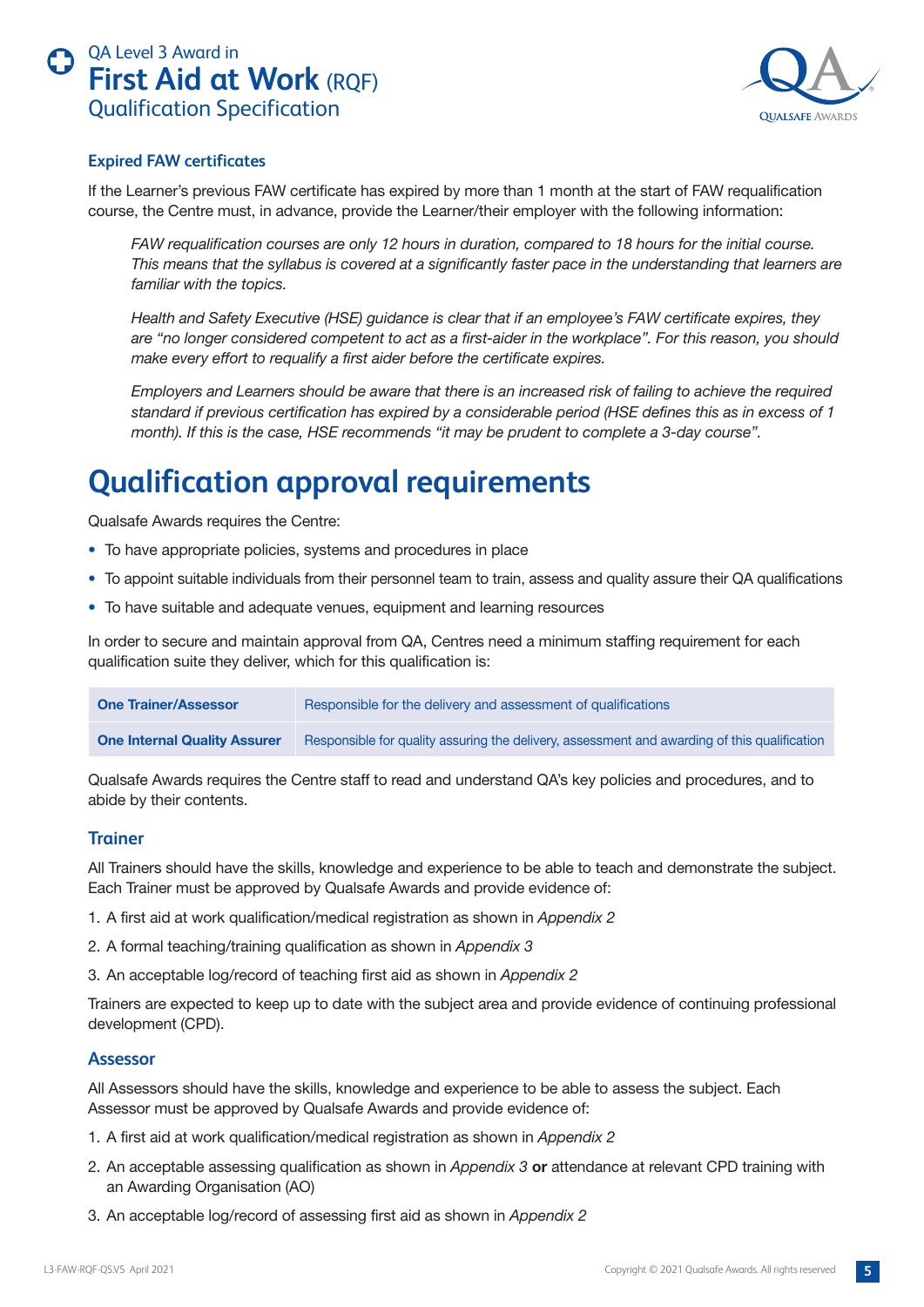## <span id="page-5-0"></span>QA Level 3 Award in **First Aid at Work** (RQF) Qualification Specification



There is no requirement for a separate Assessor when delivering this qualification. Trainers can perform the role of both Trainer and Assessor providing they meet the requirements for each role.

Assessors are expected to keep up to date with the subject area and provide evidence of CPD.

### **Internal Quality Assurers**

Internal Quality Assurers (IQAs) of this qualification must have knowledge and competency in first aid as well as knowledge and competency in internal quality assurance. Each IQA must be approved by Qualsafe Awards and provide evidence of:

- 1. A first aid at work qualification/medical registration as shown in *Appendix 2*
- 2. An acceptable internal quality assurance qualification as shown in *Appendix 4* **or** attendance at relevant CPD training with an Awarding Organisation (AO)

IQAs are expected to keep up to date with the subject area and provide evidence of CPD.

They must also:

- Have knowledge of the requirements of the qualification they are quality assuring at the time the assessment is taking place
- Have knowledge and understanding of the role of IQAs
- Visit and observe assessments
- Carry out other related internal quality assurance

Full details of the Centre's requirements for internal quality assurance are in the QA *Centre Quality Assurance Guidance*.

**Note:** IQAs cannot quality assure a course for which they were the Trainer and/or Assessor.

### **Venue and equipment**

Quality training involves using premises conducive to learning and it is a Centre's responsibility to make sure all venues used for training and assessment purposes are suitable and adequate – whether these are hired or in-house training rooms. They must also comply with all current legislation.

In addition, it is important to use a wide range of equipment and learning resources to support delivery.

As a minimum, Centres must make sure their venues, equipment and other resources include:

| Resource/area:                                          | <b>Requirements:</b>                                                                                                                                                                                                         |
|---------------------------------------------------------|------------------------------------------------------------------------------------------------------------------------------------------------------------------------------------------------------------------------------|
| <b>Resuscitation manikins</b>                           | Provide a minimum ratio of 1 manikin to every 4 Learners to facilitate training<br>and assessment of rescue breaths, chest compressions and Automated External<br>Defibrillation (AED) pad placement.                        |
| <b>Hygiene</b>                                          | Sufficient procedures to maintain hygiene when using resuscitation manikins and<br>other training equipment.                                                                                                                 |
| <b>Audio visual (AV) equipment</b><br>and training aids | Sufficient AV equipment and training aids to facilitate learning using varying<br>teaching methods.                                                                                                                          |
| <b>Learning materials</b>                               | Provide Learners with clear and accurate reference books/handouts covering the<br>topics included in the qualification. Learners should have access to these reference<br>materials for the validity of their certification. |
| <b>AED trainers</b>                                     | Provide a minimum of 1 AED trainer to every 4 Learners. If fewer AED trainers are<br>provided, adjust learning hours/lesson plans accordingly to make sure Learners are<br>not disadvantaged.                                |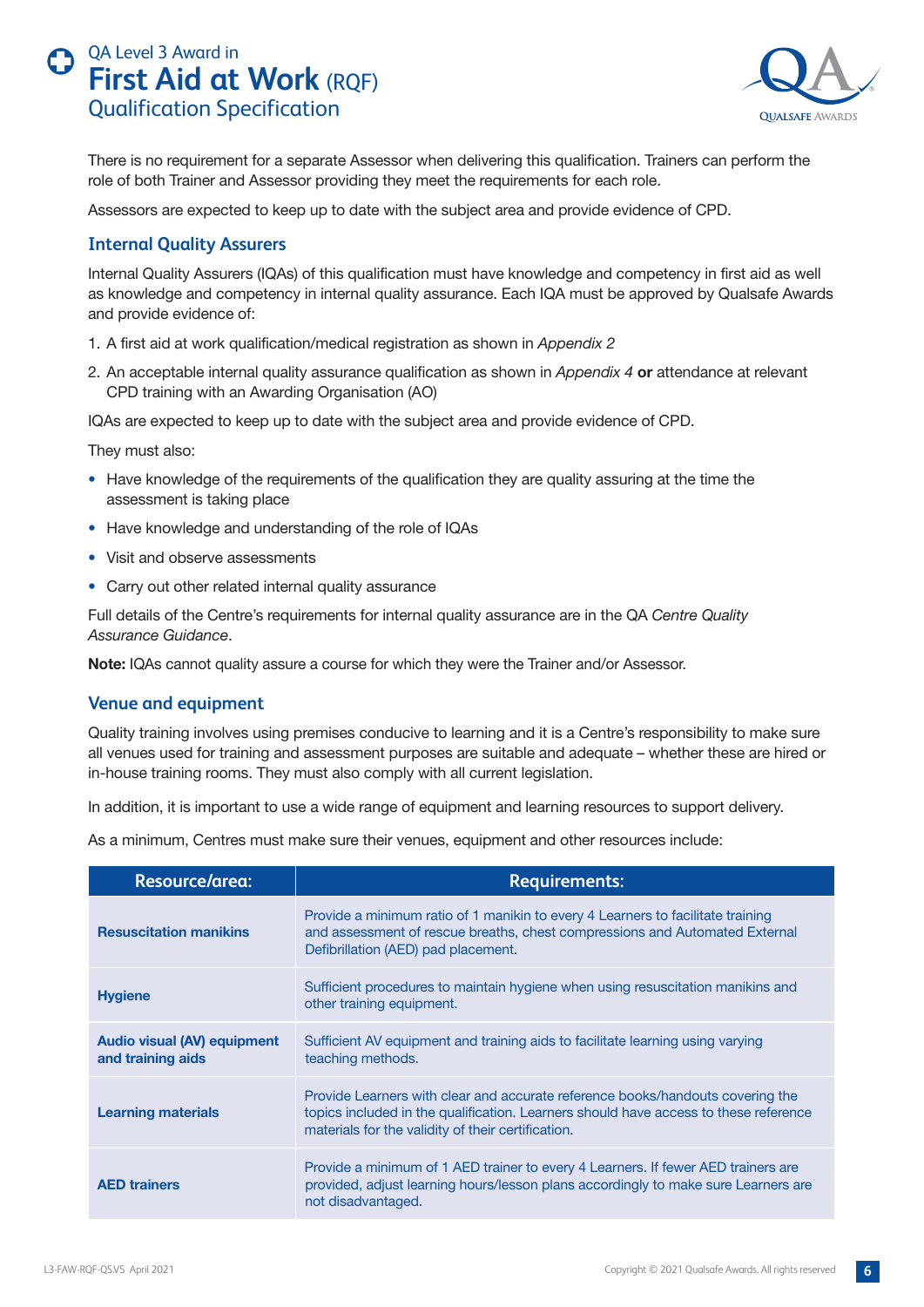

<span id="page-6-0"></span>

| <b>Bandages and dressings</b> | Sufficient clean bandages, dressings and other items commonly found in a first aid<br>kit to facilitate training and assessment.                                                                                                                                                          |
|-------------------------------|-------------------------------------------------------------------------------------------------------------------------------------------------------------------------------------------------------------------------------------------------------------------------------------------|
| <b>Choking vest/manikins</b>  | Provide Learners with suitable choking vests or manikins to facilitate training and<br>assessment of back blows and abdominal thrusts.                                                                                                                                                    |
| <b>Training venue</b>         | The training venue must meet acceptable health and safety standards and be<br>conducive to learning, with sufficient:<br>size, floor surfaces, seating, writing surfaces, toilet facilities, ventilation, lighting,<br>heating, access, exits, cleanliness, absence of distracting noise. |

### **Optional catastrophic bleeding practical assessment**

The following resources are required for the optional catastrophic bleeding practical assessment:

- A manufactured tourniquet
- Equipment required for the application of an improvised tourniquet
- A replica wound with training equipment for wound packing
- Imitation haemostatic dressings or other dressings

## **Course/Centre administration**

### **Registering Learners**

Register Learners with Qualsafe Awards in accordance with the guidance in the QA *Centre Handbook*.

### **Certification**

After a Learner has completed an assessment, unit or qualification, whether they have passed or not, Centres must enter the details and assessment results on the Customer Portal at: www.qualsafeawards.org. Centres will be given login details and guidance on using the Customer Portal when they are approved to deliver a QA qualification.

The Learner receives a certificate on achieving this qualification.

Learners who complete the optional training and assessment for use of tourniquets and haemostatic dressings have additional text included on their certificate to acknowledge these skills.

The certificate date is the date the Learner achieves the final unit. This qualification is valid for 3 years. The Learner needs to retake the qualification and the assessments before the end of the 3 years to remain qualified.

QA have developed a verification tool that means the validity of every certificate can be verified online. This verification tool can be found on the QA website.

### **Refresher training**

Qualsafe Awards recommend Learners also complete annual refreshers to maintain their basic skills and keep up to date with any changes to first aid procedures.

Recommended annual refresher training/qualifications include:

- QA Level 3 Award in First Aid at Work (Annual Refresher) (RQF)
- QA Level 2 Award in Basic Life Support and Safe Use of an Automated External Defibrillator (RQF)
- QA Level 2 Award in Basic Life Support and Management of Anaphylaxis (RQF)
- QA Level 2 Award in Basic Life Support for Adults and Children (RQF)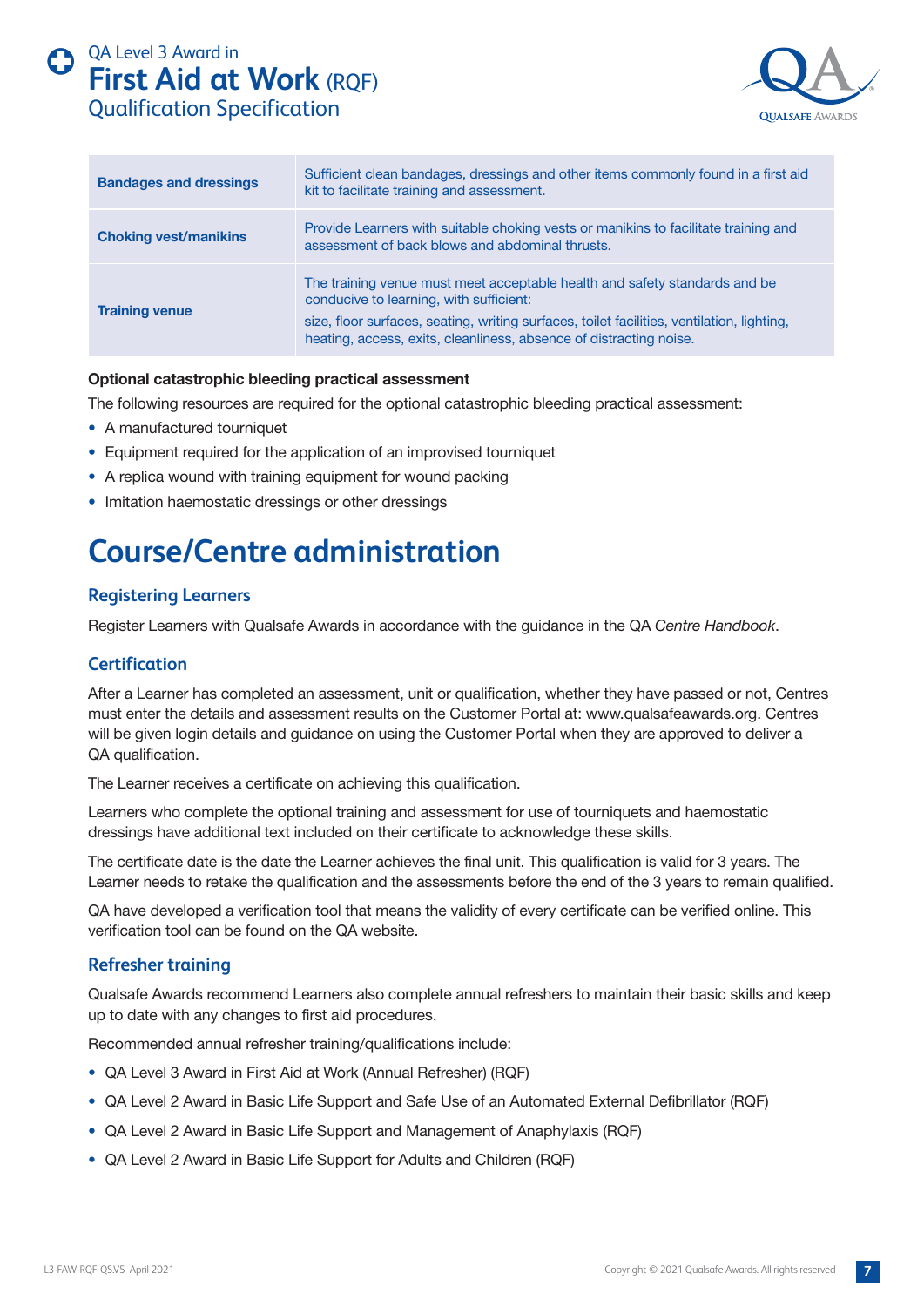<span id="page-7-0"></span>



## **Delivery and support**

### **Learner to Trainer ratio**

To maintain the quality of training and assessment, make sure the class ratio is no more than 12 Learners to 1 Trainer. The assessment space should allow Learners to sit at least 1 metre apart to prevent collusion during the theory/multiple choice question paper assessment. Never allow more Learners on the course than you can cater for during the assessment.

### **Delivery plan**

Qualsafe Awards provides Centres with a complimentary course programme and detailed lesson plans, which are carefully designed to meet the objective of this qualification and the needs of Learners, making sure Learners are adequately prepared for the assessments.

For Centres wanting to include additional skills, we have created an additional session for catastrophic bleeding, including use of tourniquets and haemostatic dressings.

Centres not using QA lesson plans, which are created and provided free on qualification approval, must submit their own delivery plan and have it approved by us **before** delivering this qualification. **Note:** Charges may apply. The delivery plan should:

- Include a course timetable, clearly showing the required subjects and criteria/learning outcomes are covered and the minimum 18 guided learning hours are met
- Be carefully designed to meet the objective of this qualification and the needs of Learners, making sure Learners are adequately prepared for the assessments
- Be emailed to: info@qualsafeawards.org

### **Blended learning**

This qualification can be delivered using a combination of distance learning and face-to-face classroom learning and assessment. The 'minimum' amount of classroom hours **must** be as detailed below with the remainder of the GLH having been completed by distance learning:



**Note:** distance learning **must** be completed before the face-to-face classroom session and **all** assessments **must** take place in the classroom.

Distance learning can be delivered through either video conferencing or e-Learning. For this qualification, the following options are available:

- QA has created a First Aid at Work blended learning package which includes 6 hours of 'state of the art' e-Learning content and a dedicated course overview and lesson plan to support the classroom elements for both FAW and FAW requalification
- Centres can use their own e-Learning content or virtual classroom to deliver the distance learning element. **This requires additional approval criteria**. See QA *Blended Learning Policy for Regulated First Aid Qualifications* and QA *Blended Learning Agreement for Regulated First Aid Qualifications*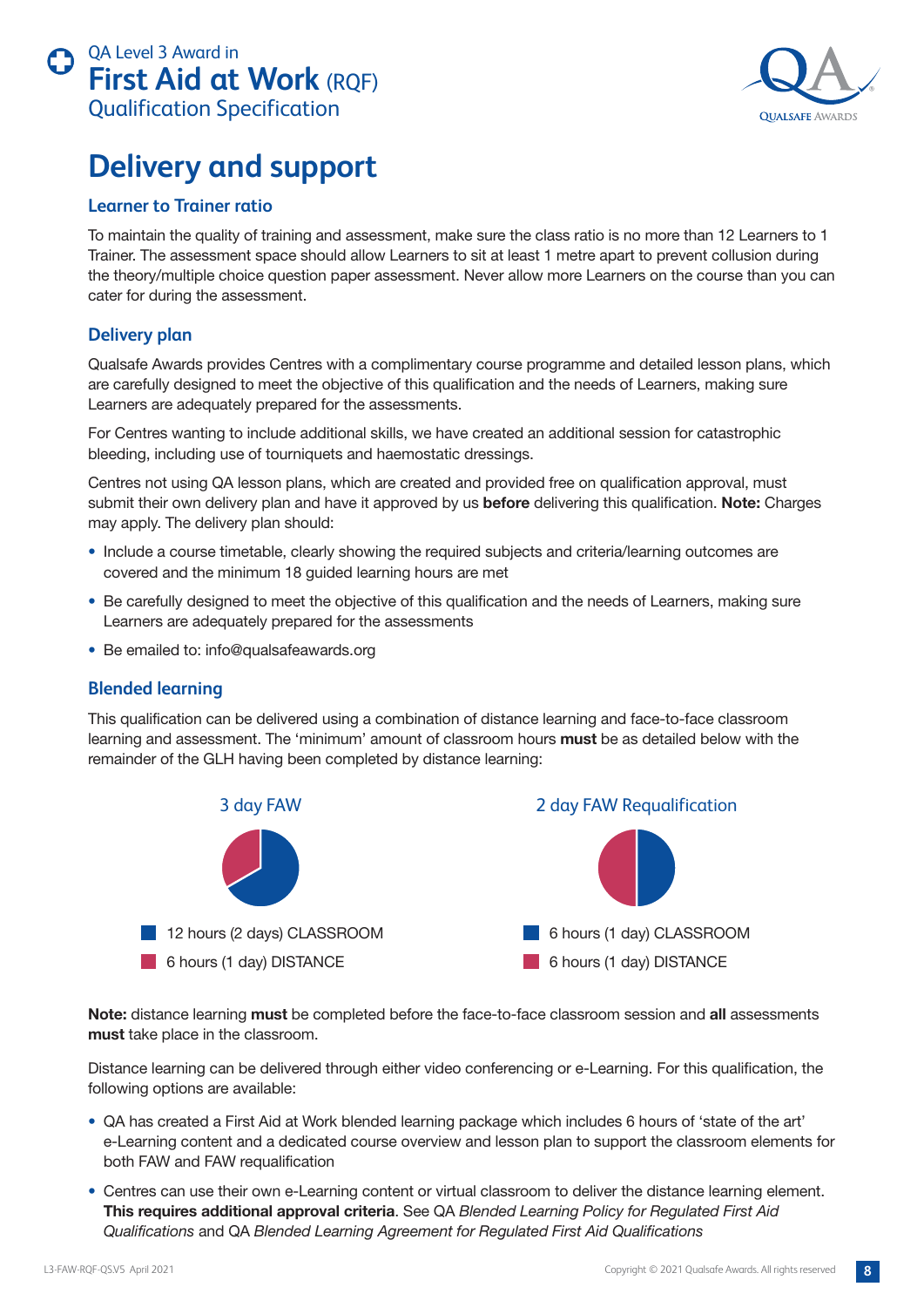<span id="page-8-0"></span>



### **Learning materials**

Centres must provide each Learner with suitable reference materials that cover the lesson plans and learning outcomes for this qualification. We recommend either:

- *First Aid Made Easy* by Nigel Barraclough
- *Concise First Aid Made Easy* by Nigel Barraclough

Centres can choose alternative books or other learning materials but these **must be approved** by Qualsafe Awards prior to use. **Note:** Charges may apply.

### **Ongoing support**

Qualsafe Awards Centres should provide appropriate levels of support to Learners throughout the qualification. The purpose of the support is to:

- Assess knowledge and competence in relation to learning outcomes and the detailed assessment criteria of the units within the qualification, see *Appendix 1*
- Give Learners feedback on their progress and how they might be able to improve

## **Assessment**

### **Overview**

The QA Level 3 Award in First Aid at Work (RQF) skills and knowledge should be taught and assessed in accordance with currently accepted first aid practice in the UK.

### **Methods**

Qualsafe Awards has devised externally set, internally marked assessment tools to make sure Learners are assessed against the required knowledge, skills and understanding, as detailed in the learning outcomes and assessment criteria shown in the *Appendix 1*. Centres should download all assessment papers from the Customer Portal in advance of the course. For each unit there are:

- Practical assessments observed by the Trainer throughout the course, with the results of each learning outcome recorded on the practical assessment paperwork, see QA *Guide to Assessing First Aid Qualifications*. There are 6 mandatory and 1 optional practical assessment for this qualification:
	- CPR and safe use of an AED
	- Choking casualty
	- Unconscious casualty
	- Wounds, bleeding and shock
	- **•** Secondary survey
	- Management of fractures
	- *Optional extra* Catastrophic bleeding
- Theory assessment/multiple choice question papers there is 1 paper per unit for each Learner and Learners should answer all the questions under 'examination' conditions, see QA *Multiple Choice Question Paper Guidelines*.
	- The maximum time allowed for Unit 1 is 25 minutes and for Unit 2 is 40 minutes.
	- The minimum mark is 11 out of 15 for Unit 1 and 18 out of 25 for Unit 2 in order to be considered for an overall 'Pass'.

**Note:** Centres should download all assessment papers from the Customer Portal in advance of the course.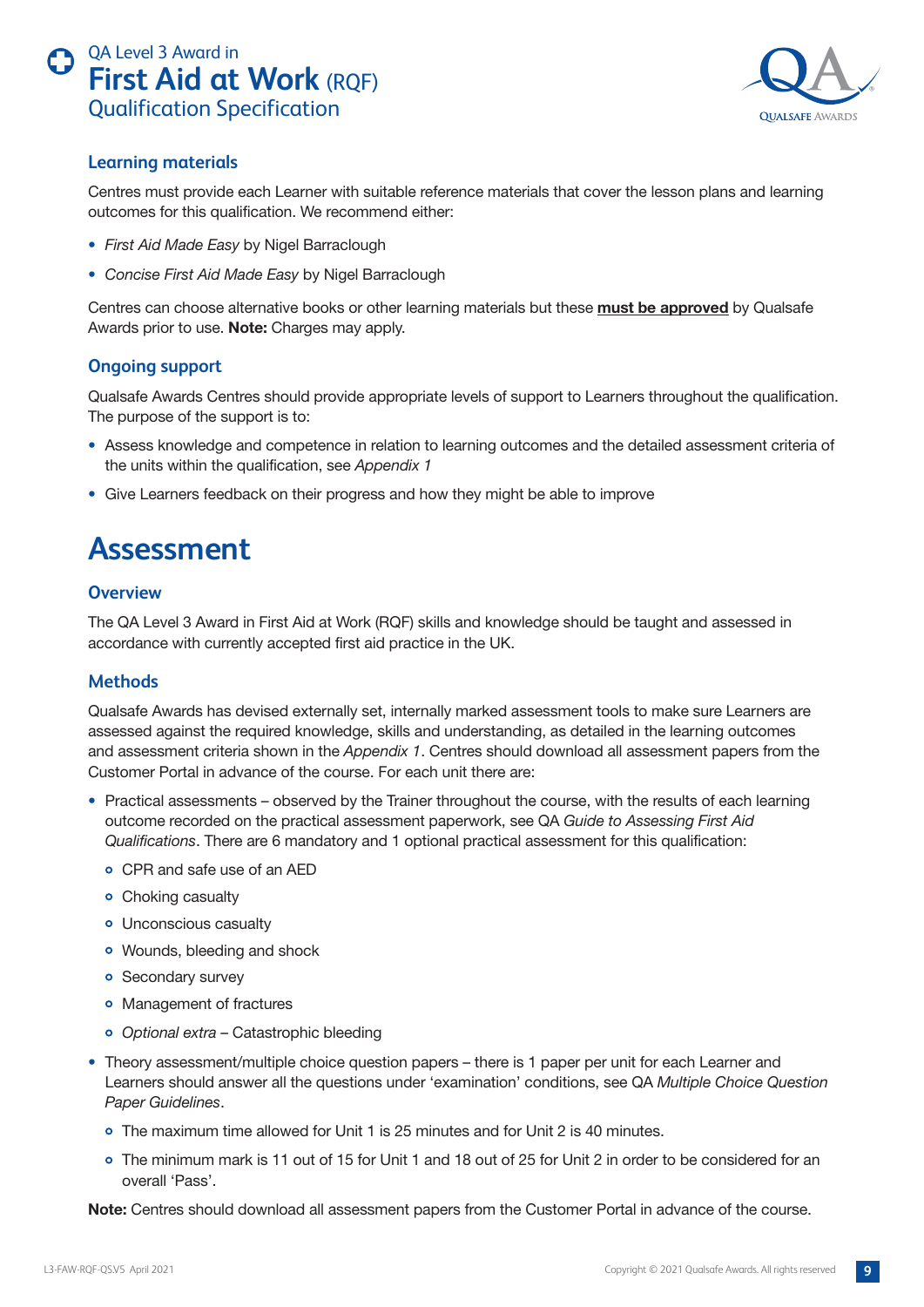<span id="page-9-0"></span>



### **Access to assessment**

Qualsafe Awards is committed to equality when designing the assessments for this qualification. Centres can make sure they do not unfairly exclude the assessment needs of a particular Learner by following the QA *Access to Assessment Policy* to determine whether it is appropriate to make a:

- Reasonable adjustment or
- Special consideration

When a reasonable adjustment is made or requested, e.g. written or theory assessment delivered verbally, Centres must complete a Reasonable Adjustment Form and send it to QA with any relevant supporting evidence. Centres should retain a copy of this form for their own records.

Learners may be eligible for special consideration if they have been affected by adverse circumstances beyond their control. A Special Consideration Request Form should be completed and sent to QA for consideration with relevant supporting evidence prior to implementation. Centres should retain a copy of this form for their own records.

**Note:** If you have any suggestions for improvements, please let us know.

Learners should be informed about the Centre's and QA's appeals procedures and how they can access these.

### **Specific equality issues relevant to this qualification**

It is important no Learner is turned away from a training course due to disabilities or impairments. To assess competence and gain certification however, the Learner will need to demonstrate certain practical skills. For instance, for first aid qualifications the Learner must be assessed performing practical tasks such as CPR, as per QA *Guide to Assessing First Aid Qualifications*. To pass the assessment, the Learner must demonstrate the required practical skills without assistance from a third party.

### **Informal record of achievement**

If a Learner with disabilities cannot perform 1 or more of the practical tasks required, it may be possible for the Centre to provide a letter recording the learning outcomes that the Learner achieved. For example, a Learner may be able to demonstrate chest compression only CPR, instruct a third party how to place a casualty in the recovery position and pass the theoretical assessments. The letter should clearly state that "this record of achievement does **not** constitute a QA Level 3 Award in First Aid at Work (RQF)".

### **Assessment language**

Assessment in British Sign Language (BSL) may be permitted for this qualification for the purpose of a Reasonable Adjustment. See QA *Access to Assessment Policy*.

Assessment in languages other than English may be permitted. However, the certificate issued could only be used to support a role in the workplace as long as proficiency in English is not required for the role supported by this qualification. See QA *Language Policy*.

Prior approval from QA is required before any assessment is delivered through BSL or a language other than English. Any request received will be considered in terms of viability and there may be charges depending on the work required to meet the request, e.g. translating assessment papers.

If a Learner passes the assessment process in another language or through BSL, their certificate will show extra information, including the language of assessment and if required, confirmation of the context in which the certificate can be used.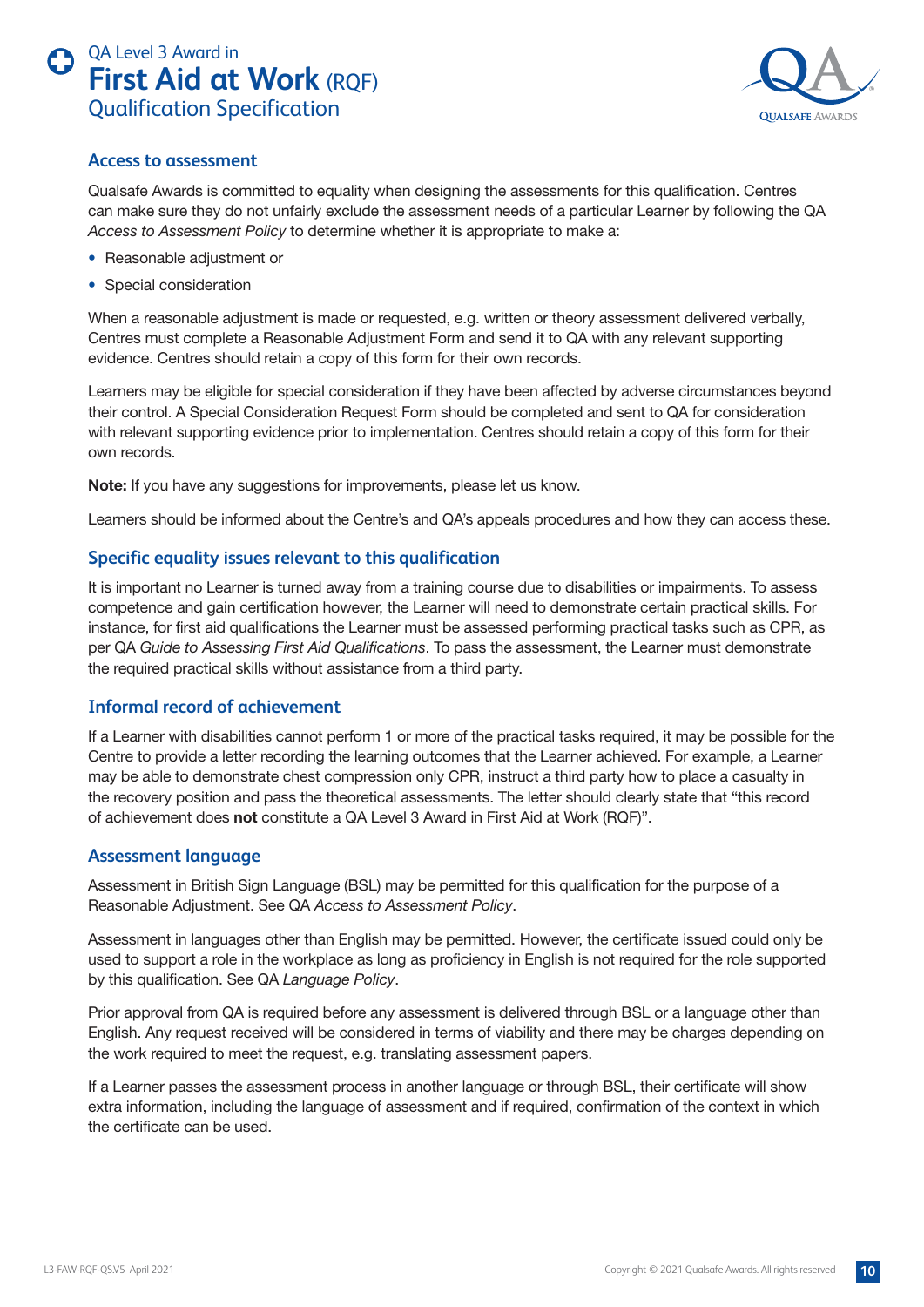<span id="page-10-0"></span>



# **Quality assurance**

### **Centre internal quality assurance**

The Centre is required to sample a reasonable amount of assessments as part of the quality assurance of the qualification. This standardisation of assessment across Learners and Trainers is to make sure there is fairness and consistency in assessment practices. The arrangements for this are detailed in the QA *Centre Quality Assurance Guidance.*

Centres must retain all Learner documents and records for a period of 3 years and make sure these are available for review by Qualsafe Awards or our representatives, e.g. External Quality Assurers (EQAs), on request.

### **Qualsafe Awards external quality assurance**

Qualsafe Awards operates a system of ongoing monitoring, support and feedback for approved Centres across the United Kingdom.

QA employs a risk-based model to decide the frequency of external quality assurance activity.

Further details of the Qualsafe Awards' external quality assurance programme are available in the QA *Centre Quality Assurance Guidance*.

# **Further information**

### **Contact us**

If you have any queries or comments we would be happy to help you, contact us:

Email: info@qualsafeawards.org

Tel: 0330 660 0899

### **Useful addresses and websites**

- Qualsafe Awards, City View, 3 Wapping Road, Bradford, BD3 0ED www.qualsafeawards.org/home
- Office of Qualifications and Examinations Regulation (Ofqual): www.gov.uk/government/organisations/ofqual
- Scottish Qualifications Authority (SQA): www.sqa.org.uk
- Qualifications Wales: www.qualificationswales.org
- Health & Safety Executive (HSE): www.hse.gov.uk
- Resuscitation Council (UK): www.resus.org.uk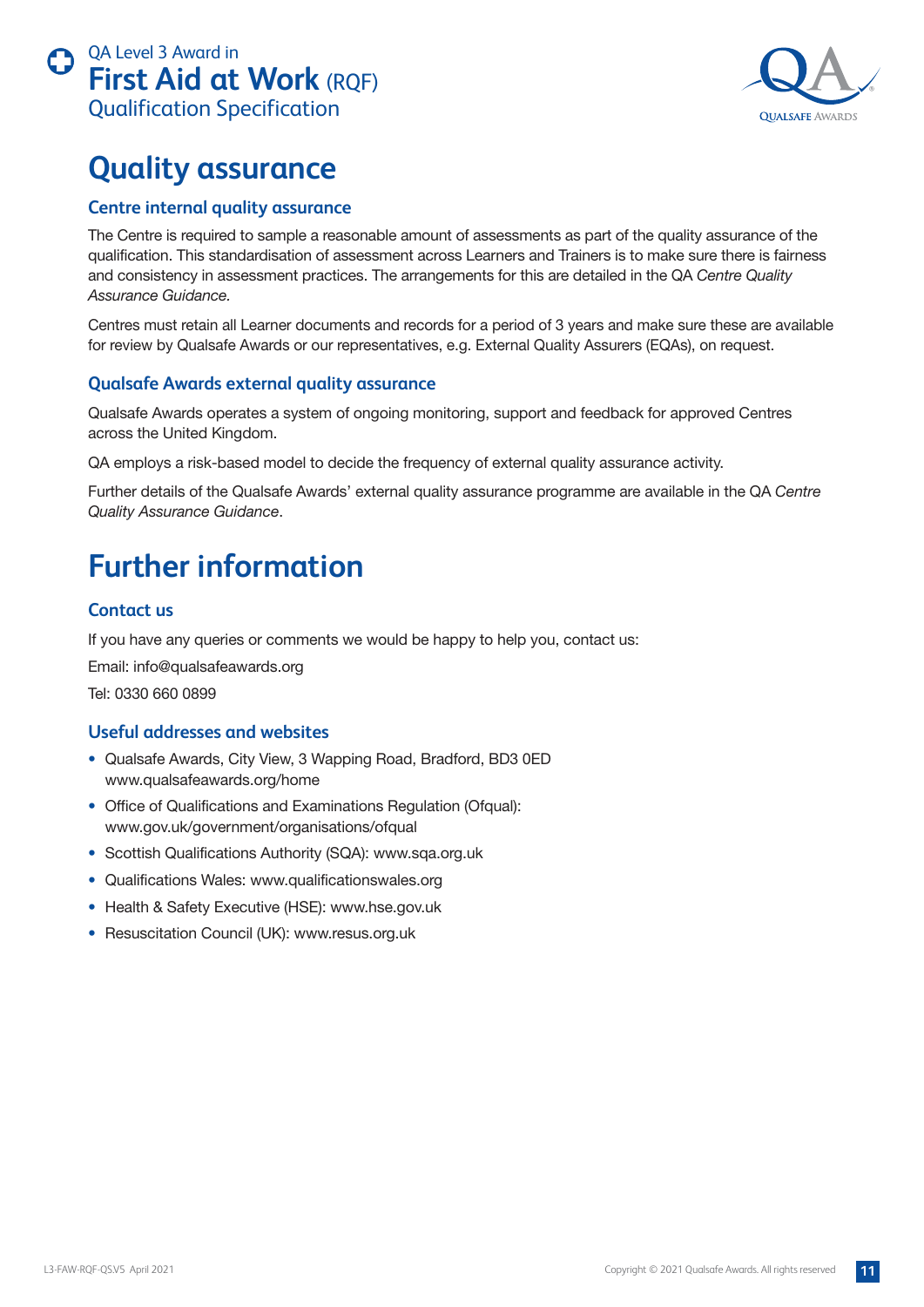<span id="page-11-0"></span>



# **Appendix 1 – Qualification units**

## **Qualification Unit 1**

The QA Level 3 Award in First Aid at Work (RQF) has 2 units that Learners are required to complete in order to achieve the qualification.

| <b>Title:</b>                                                                 | Unit 1 Emergency First Aid in the Workplace                                                                                                                                                                                                                                                                                                               |
|-------------------------------------------------------------------------------|-----------------------------------------------------------------------------------------------------------------------------------------------------------------------------------------------------------------------------------------------------------------------------------------------------------------------------------------------------------|
| GLH:                                                                          | $6\phantom{1}$                                                                                                                                                                                                                                                                                                                                            |
| Level:                                                                        | 3                                                                                                                                                                                                                                                                                                                                                         |
| <b>Learning outcomes</b><br>The Learner will:                                 | <b>Assessment criteria</b><br><b>The Learner can:</b>                                                                                                                                                                                                                                                                                                     |
| 1. Understand the role<br>and responsibilities<br>of a first aider            | 1.1 Identify the role and responsibilities of a first aider<br>1.2 Describe how to minimise the risk of infection to self and others<br>1.3 Identify the need for establishing consent to provide first aid                                                                                                                                               |
| 2. Be able to assess an<br><i>incident</i>                                    | 2.1 Conduct a scene survey<br>2.2 Conduct a primary survey of a casualty<br>2.3 Summon appropriate assistance when necessary                                                                                                                                                                                                                              |
| 3. Be able to provide<br>first aid to an<br>unresponsive<br>casualty          | 3.1 Identify when to administer Cardiopulmonary Resuscitation (CPR)<br>3.2 Demonstrate CPR using a manikin<br>3.3 Justify when to place a casualty into the recovery position<br>3.4 Demonstrate how to place a casualty into the recovery position<br>3.5 Identify how to <b>administer first aid</b> to a casualty who is experiencing a <b>seizure</b> |
| 4. Be able to provide<br>first aid to a casualty<br>who is choking            | 4.1 Identify when choking is:<br>• Mild<br>• Severe<br>4.2 Demonstrate how to administer first aid to a casualty who is choking                                                                                                                                                                                                                           |
| 5. Be able to provide<br>first aid to a casualty<br>with external<br>bleeding | 5.1 Identify the severity of external bleeding:<br>5.2 Demonstrate how to control external bleeding                                                                                                                                                                                                                                                       |
| 6. Know how to provide<br>first aid to a casualty<br>who is in shock          | 6.1 Recognise a casualty who is suffering from shock<br>6.2 Identify how to administer first aid to a casualty who is suffering from shock                                                                                                                                                                                                                |
| 7. Know how to provide<br>first aid to a casualty<br>with minor injuries      | 7.1 Identify how to administer first aid to a casualty with:<br>• Small cuts<br>• Grazes<br>• Bruises<br>• Small splinters<br>7.2 Identify how to administer first aid to a casualty with minor burns and scalds                                                                                                                                          |

## **Continued on following page**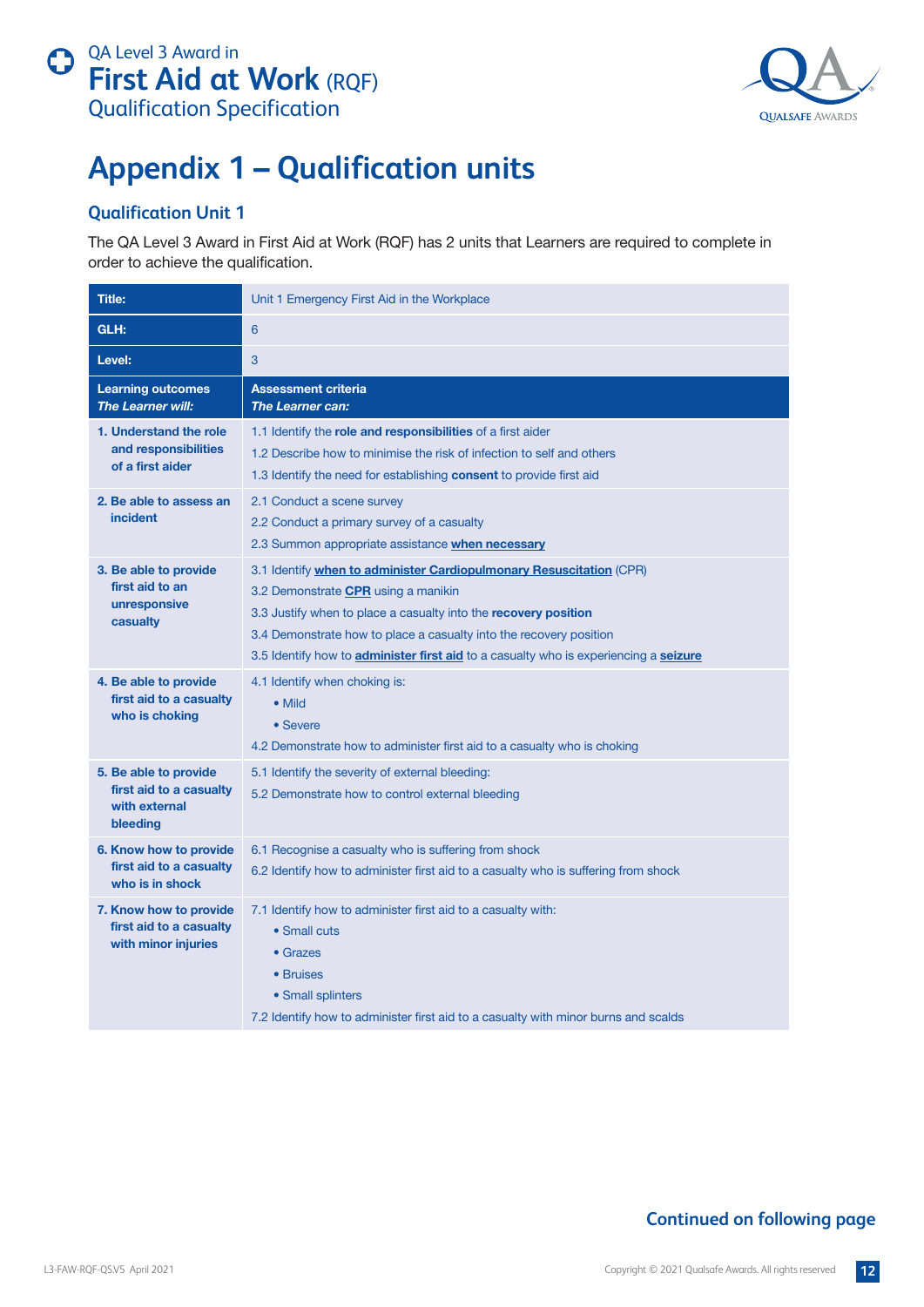



## **Continued from previous page**

| <b>Additional Information</b> | Role and responsibilities: may include reference to:                                                                                                                                      |
|-------------------------------|-------------------------------------------------------------------------------------------------------------------------------------------------------------------------------------------|
|                               | • Preventing cross infection                                                                                                                                                              |
|                               | • The need for recording incidents and actions                                                                                                                                            |
|                               | • Safe use of available equipment                                                                                                                                                         |
|                               | • Assessing an incident                                                                                                                                                                   |
|                               | • Summoning assistance                                                                                                                                                                    |
|                               | • Prioritising treatment                                                                                                                                                                  |
|                               | • Dealing with post incident stress                                                                                                                                                       |
|                               | <b>Others</b> may include:                                                                                                                                                                |
|                               | • Casualty receiving first aid                                                                                                                                                            |
|                               | • Work colleagues                                                                                                                                                                         |
|                               | • Other people within the workplace environment                                                                                                                                           |
|                               | <b>Consent:</b> Learners should be aware of the need for consent on a continual basis when providing<br>first aid. Implied consent can be assumed when treating an unresponsive casualty. |
|                               | When necessary: Learners should be able to evaluate a situation to determine when to summon<br>further assistance and what type of assistance to request.                                 |
|                               | When to administer Cardiopulmonary Resuscitation (CPR): must include agonal gasps.                                                                                                        |
|                               | <b>CPR</b> must include:                                                                                                                                                                  |
|                               | • 'Correct placement of AED pads' and                                                                                                                                                     |
|                               | • 'Follows AED instructions'                                                                                                                                                              |
|                               | <b>Recovery position:</b> a position that maintains a stable open draining airway.                                                                                                        |
|                               | <b>Administer first aid:</b> Provide appropriate help to a casualty, manage the situation and seek<br>appropriate assistance when necessary.                                              |
|                               | <b>Seizure:</b> relates to a generalised seizure.                                                                                                                                         |
|                               | First aiders should be suspicious of cardiac arrest in any casualty presenting with seizure.                                                                                              |
|                               | <b>Shock:</b> hypovolaemic shock (resulting from blood loss)                                                                                                                              |
| <b>Simulation</b>             | Simulation is permitted in this unit.                                                                                                                                                     |
|                               | The following ACs must be assessed by practical demonstration: 2.1, 2.2, 3.2, 3.4, 4.2, 5.2.                                                                                              |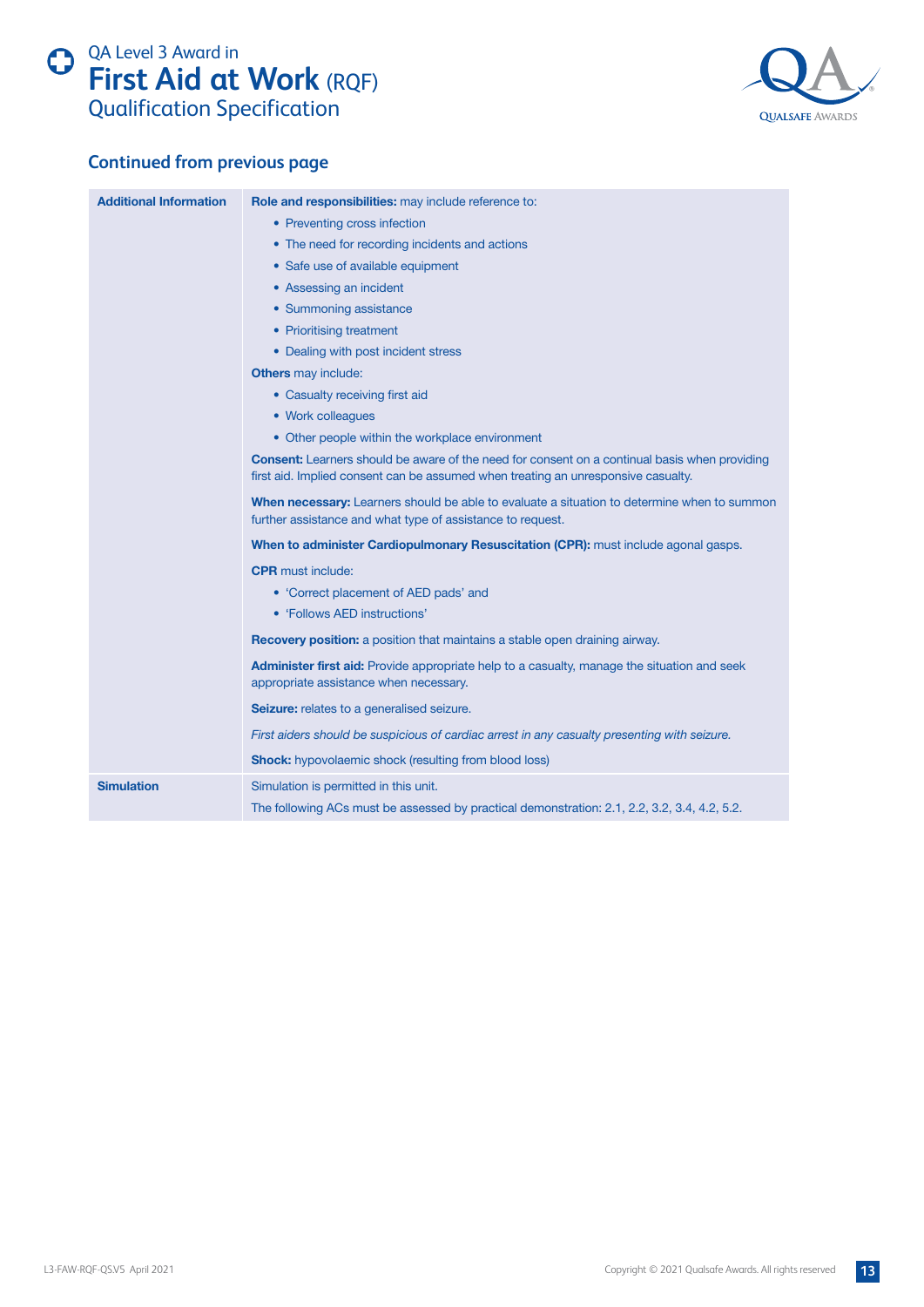<span id="page-13-0"></span>



## **Qualification Unit 2**

| <b>Title:</b>                                                                                                  | Unit 2 Recognition and Management of Illness and Injury in the Workplace                                                                                                                                                                                                 |
|----------------------------------------------------------------------------------------------------------------|--------------------------------------------------------------------------------------------------------------------------------------------------------------------------------------------------------------------------------------------------------------------------|
| GLH:                                                                                                           | 12                                                                                                                                                                                                                                                                       |
| Level:                                                                                                         | 3                                                                                                                                                                                                                                                                        |
| <b>Learning outcomes</b><br>The Learner will:                                                                  | <b>Assessment criteria</b><br><b>The Learner can:</b>                                                                                                                                                                                                                    |
| 1. Be able to conduct a<br>secondary survey                                                                    | 1.1 Identify the information to be collected when gathering a casualty history<br>1.2 Demonstrate how to conduct a head to toe survey                                                                                                                                    |
| 2. Be able to provide<br>first aid to a casualty<br>with suspected<br>injuries to bones,<br>muscles and joints | 2.1 Recognise suspected:<br>• Fractures and dislocations<br>• Sprains and strains<br>2.2 Identify how to administer first aid for:<br>• Fractures and dislocations<br>• Sprains and strains<br>2.3 Demonstrate how to apply:<br>• A support sling<br>• An elevated sling |
| 3. Be able to provide<br>first aid to a casualty<br>with suspected head<br>and spinal injuries                 | 3.1 Recognise suspected:<br>• Head injury<br>• Spinal injury<br>3.2 Identify how to administer first aid for suspected head injury<br>3.3 Demonstrate how to administer first aid for suspected spinal injury                                                            |
| 4. Know how to provide<br>first aid to a casualty<br>with suspected chest<br>injuries                          | 4.1 Recognise suspected:<br>• Flail chest<br>• Penetrating chest injury<br>4.2 Identify how to administer first aid for a:<br>• Flail chest<br>• Penetrating chest injury                                                                                                |
| 5. Be able to administer<br>first aid to a casualty<br>with burns and<br>scalds                                | 5.1 Recognise the factors that affect the severity of burns and scalds<br>5.2 Administer first aid for burns involving:<br>• Dry heat<br>• Wet heat<br>• Electricity<br>• Chemicals                                                                                      |
| 6. Be able to administer<br>first aid to a casualty<br>with an eye injury                                      | 6.1 Identify how to administer first aid for eye injuries involving:<br>• Dust<br>• Chemicals<br>• Embedded objects                                                                                                                                                      |
| 7. Know how to<br>provide first aid to a<br>casualty with sudden<br>poisoning                                  | 7.1 Identify the routes that poisons can take to enter the body<br>7.2 Administer immediate first aid to a casualty affected by sudden poisoning<br>7.3 Identify sources of information for treating those affected by sudden poisoning                                  |
| 8. Be able to administer<br>first aid to a casualty<br>with anaphylaxis                                        | 8.1 Identify common triggers for anaphylaxis<br>8.2 Recognise anaphylaxis<br>8.3 Administer immediate first aid for a casualty suffering from anaphylaxis                                                                                                                |

## **Continued on following page**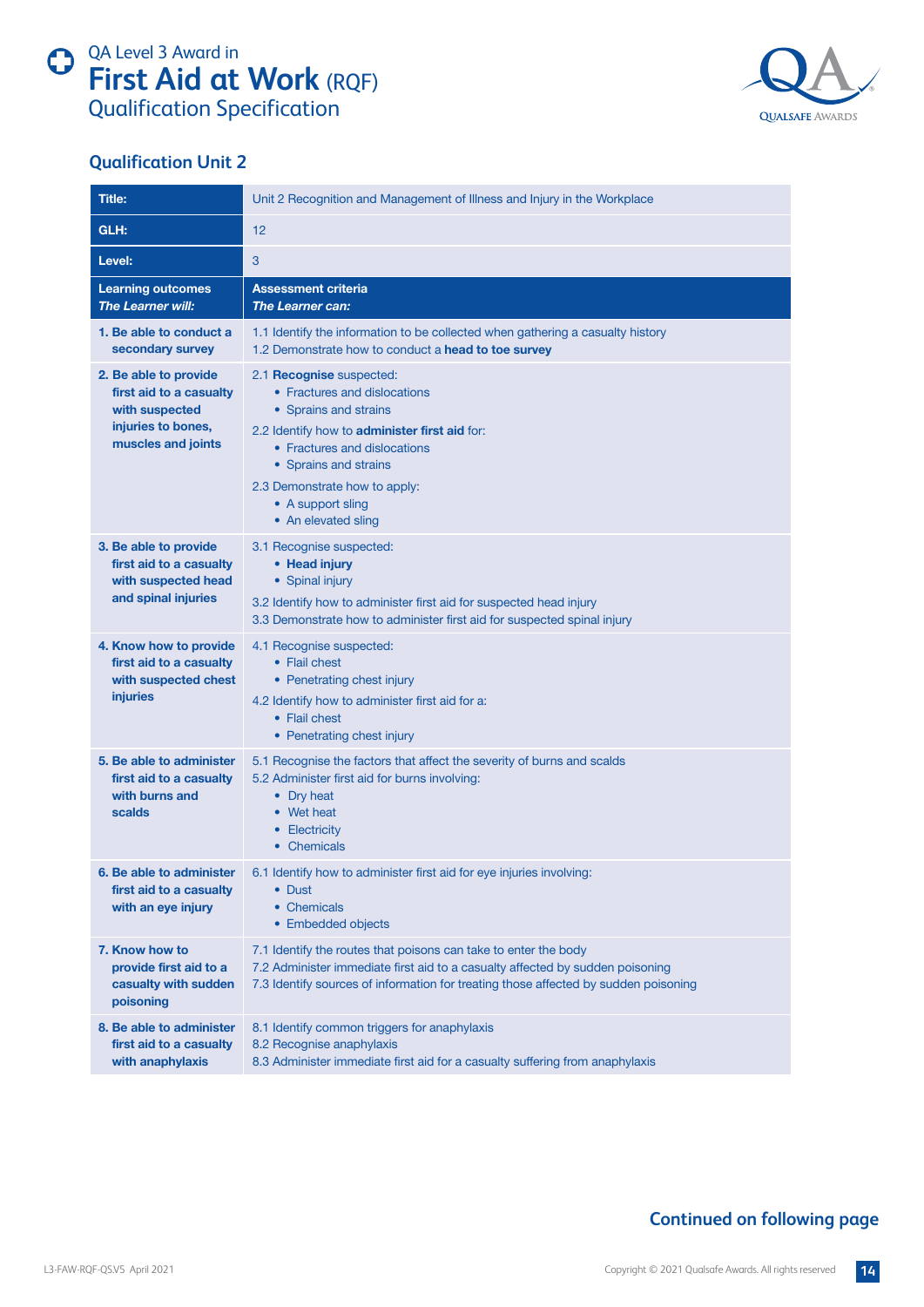



## **Continued from previous page**

| 9. Know how to provide<br>first aid to a casualty<br>with suspected<br>major illness | 9.1 Recognise suspected:<br>• Heart attack<br>• Stroke<br>• Epileptic seizure<br>• Asthma attack<br>• Diabetic emergency<br>9.2 Identify how to administer first aid to a casualty suffering from:<br>• Heart attack<br>• Stroke<br>• Epilepsy<br>• Asthma attack<br>• Diabetic emergency                                                                                                                                                                                                                                                                                                                                                                                                                                                                                                           |
|--------------------------------------------------------------------------------------|-----------------------------------------------------------------------------------------------------------------------------------------------------------------------------------------------------------------------------------------------------------------------------------------------------------------------------------------------------------------------------------------------------------------------------------------------------------------------------------------------------------------------------------------------------------------------------------------------------------------------------------------------------------------------------------------------------------------------------------------------------------------------------------------------------|
| <b>Additional information</b>                                                        | Head to toe survey: must be conducted on a casualty with a continually monitored or protected<br>airway (e.g. a conscious casualty or a casualty placed in the recovery position).<br>Recognise: to include signs and/or symptoms of the condition and/or where appropriate<br>mechanism of injury.<br><b>Administer first aid:</b> Provide appropriate help to a casualty, manage the situation and seek<br>appropriate assistance when necessary.<br>Head injury: includes concussion, compression and skull fracture. The Learner is not expected to<br>differentiate between these conditions.<br><b>Asthma attack:</b> may include assisting a casualty to use a spacer device and to take their own<br>inhaler.<br><b>Diabetic emergency:</b> should focus on the condition of hypoglycaemia. |
| <b>Simulation</b>                                                                    | Simulation is permitted in this unit.<br>The following ACs must be assessed by practical demonstration: 1.2, 2.3, 3.3.                                                                                                                                                                                                                                                                                                                                                                                                                                                                                                                                                                                                                                                                              |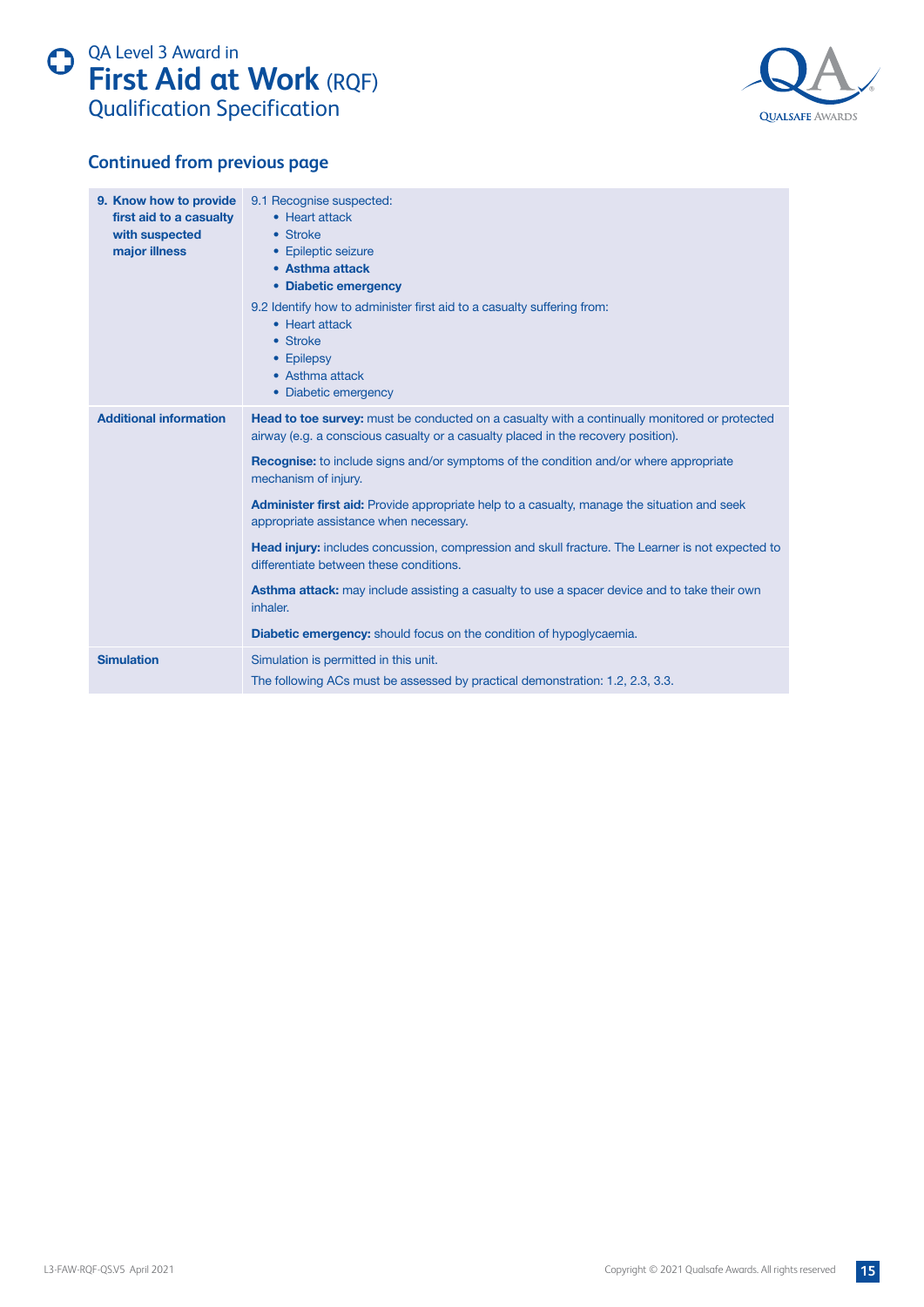<span id="page-15-0"></span>



# **Appendix 2 – Occupational knowledge, competence and experience**

### **Occupational knowledge and competence**

All Trainers, Assessors, IQAs and EQAs must have occupational knowledge and competence in first aid.

Acceptable evidence includes:

- Holding a current First Aid at Work certificate issued by an Ofqual/SQA Accreditation/Qualifications Wales/ CCEA Regulation recognised Awarding Organisation/Body (or equivalent\*) **or**
- Holding a current Offshore First Aid Certificate issued by a HSE approved training provider **or**
- Current registration as a Doctor with the General Medical Council (GMC)\*\* **or**
- Current registration as a Nurse with the Nursing and Midwifery Council (NMC)\*\* **or**
- Current registration as a Paramedic with the Health and Care Professions Council (HCPC)\*\*

\*recognised First Aid at Work certificate equivalents must be submitted to QA with comprehensive mapping which evidences that all assessment criteria of the FAW qualification have been achieved within the past 3 years.

\*\*registered healthcare professionals must act within their scope of practice and therefore have current expertise in first aid to teach/assess the subject.

### **Teaching experience**

All Trainers must have experience in teaching first aid. Acceptable evidence includes either of the following:

- A 36-hour log of teaching first aid within 3 years. At least 1 First Aid at Work qualification delivered within 6 months **or**
- A record of being observed by a qualified/approved Trainer within 12 months, during which practical and theoretical topics were delivered competently for a duration of 6 GLH

### **Assessing experience**

All assessors must have experience in assessing first aid. Acceptable evidence includes either of the following:

- A log of performing assessments on 6 first aid courses within 3 years **or**
- A record of being observed by a qualified/approved assessor within 12 months, during which 4 practical and 1 theoretical assessment were delivered competently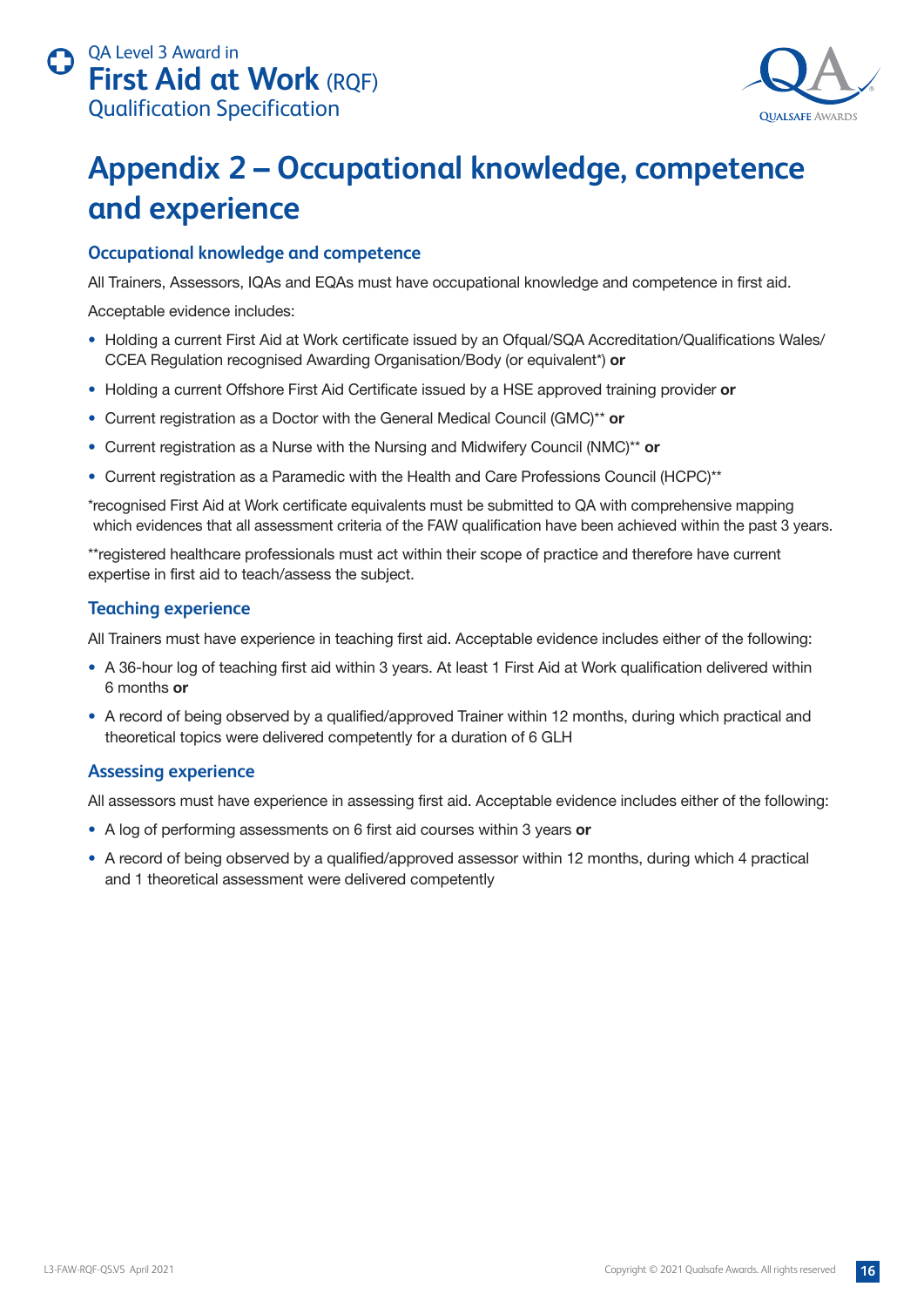

# <span id="page-16-0"></span>**Appendix 3 –Acceptable training/assessing qualifications**

This list is not exhaustive but provides a guide to acceptable training and/or assessing qualifications. Trainers who also assess Learners competence must hold an acceptable assessor qualification to enable them to perform both functions.

| Qualification                                                                                                   | <b>Train</b> | <b>Assess</b> |
|-----------------------------------------------------------------------------------------------------------------|--------------|---------------|
| Current qualifications (available for new trainers/assessors to undertake):                                     |              |               |
| Level 3 Award in Education and Training                                                                         |              | $\sqrt{}$     |
| Level 4 Certificate in Education and Training                                                                   |              |               |
| Level 5 Diploma in Education and Training                                                                       |              |               |
| Level 3 Award in Teaching and Assessing in First Aid Qualifications (QCF or RQF)                                |              |               |
| Cert Ed/PGCE/B Ed/M Ed                                                                                          |              |               |
| SVQ 3 Learning and Development SCQF Level 8                                                                     |              |               |
| SVQ 4 Learning and Development SCQF Level 9                                                                     |              |               |
| <b>TQFE (Teaching Qualification for Further Education)</b>                                                      |              |               |
| Planning and Delivering Learning Sessions to Groups SCQF Level 6 (SQA Unit)                                     |              |               |
| SCQF Level 6 Award in Planning and Delivering Learning Sessions to Groups (SQA Accredited)                      |              |               |
| L&D Unit 6 Manage Learning and Development in Groups SCQF Level 8 (SQA Accredited)                              |              |               |
| L&D Unit 7 Facilitate Individual Learning and Development SCQF Level 8 (SQA Accredited)                         |              |               |
| L&D Unit 8 Engage and Support Learners in the Learning and Development Process SCQF Level 8<br>(SQA Accredited) |              |               |
| Carry Out the Assessment Process SCQF Level 7 (SQA Unit)                                                        |              |               |
| Level 3 Award in Assessing Competence in the Work Environment                                                   |              |               |
| Level 3 Award in Assessing Vocationally Related Achievement                                                     |              |               |
| Level 3 Award in Understanding the Principles and Practices of Assessment                                       |              |               |
| Level 3 Certificate in Assessing Vocational Achievement                                                         |              |               |
| L&D Unit 9DI Assess Workplace Competence Using Direct and Indirect Methods SCQF Level 8<br>(SQA Accredited)     |              |               |
| L&D Unit 9D Assess Workplace Competence Using Direct Methods SCQF Level 7 (SQA Accredited)                      |              |               |
| <b>Other acceptable qualifications:</b>                                                                         |              |               |
| <b>CTLLS/DTLLS</b>                                                                                              |              |               |
| PTLLS with unit 'Principles and Practice of Assessment' (12 credits)                                            |              |               |
| <b>Further and Adult Education Teacher's Certificate</b>                                                        |              |               |
| <b>IHCD Instructional Methods</b>                                                                               |              |               |
| <b>IHCD Instructor Certificate</b>                                                                              |              |               |
| <b>English National Board 998</b>                                                                               |              |               |
| Nursing mentorship qualifications                                                                               |              |               |
| <b>NOCN Tutor Assessor Award</b>                                                                                |              |               |
| S/NVQ Level 3 in Training and Development                                                                       |              |               |
| S/NVQ Level 4 in Training and Development                                                                       |              |               |
| PDA Developing Teaching Practice in Scotland's Colleges SCQF Level 9 (SQA Qualification)                        |              |               |
| PDA Teaching Practice in Scotland's Colleges SCQF Level 9 (SQA Qualification)                                   |              |               |
| PTLLS (6 credits)                                                                                               |              |               |

## **Continued on following page**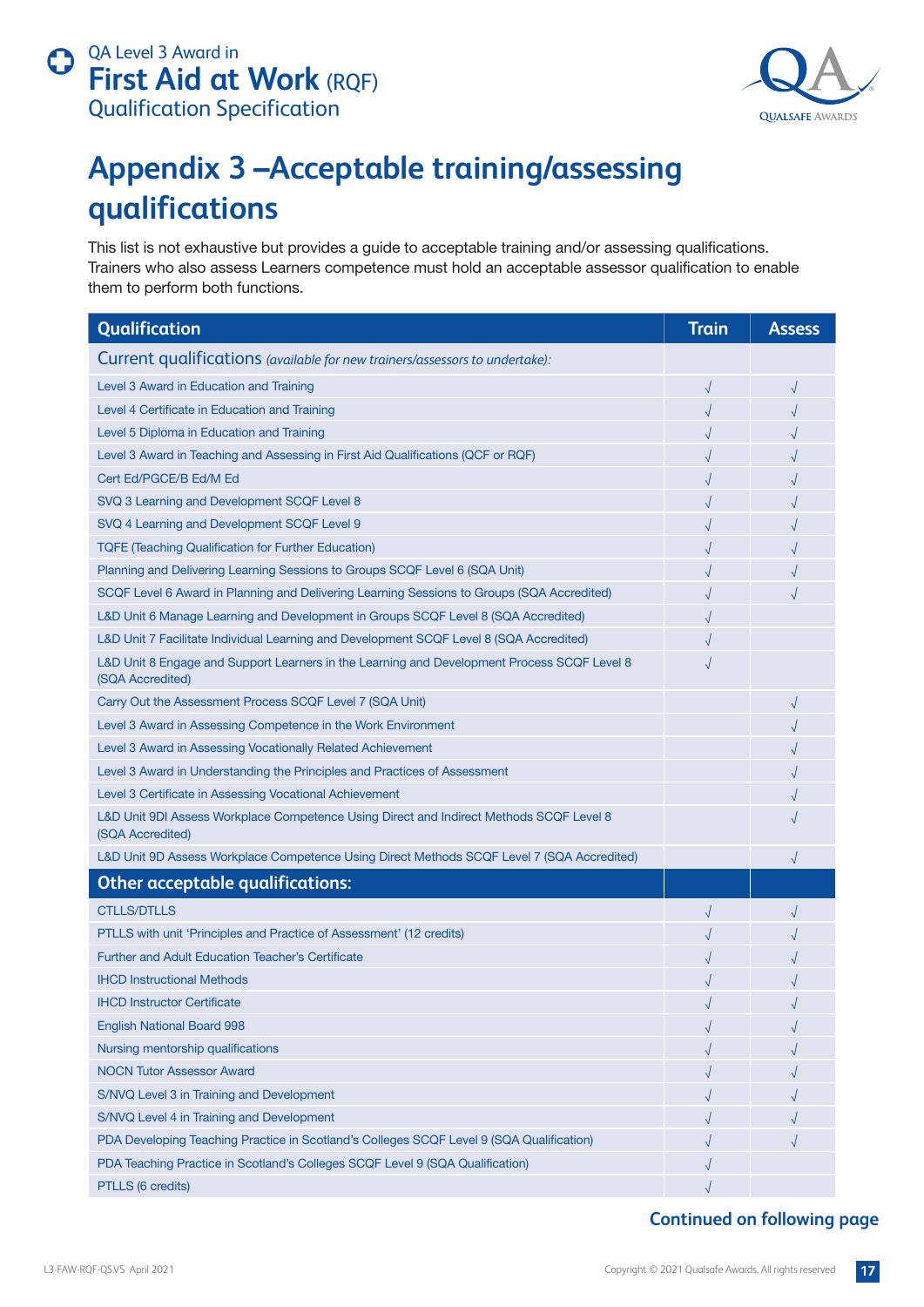



## **Continued from previous page**

| Regulated Qualifications based on the Learning and Development NOS 7 Facilitate Individual Learning<br>and Development or NOS 6 Manage Learning and Development in Groups |  |
|---------------------------------------------------------------------------------------------------------------------------------------------------------------------------|--|
| Training Group A22, B22, C21, C23, C24                                                                                                                                    |  |
| Learning and Teaching - Assessment and Quality Standards SCQF Level 9 (SQA Unit)                                                                                          |  |
| A1 Assess Candidates Using a Range of Methods or D33 Assess Candidates Using Differing Sources<br>of Evidence                                                             |  |
| Conduct the Assessment Process SCQF Level 7 (SQA Unit)                                                                                                                    |  |
| A2 Assess Candidate Performance through Observation or D32 Assess Candidate Performance                                                                                   |  |
| Regulated Qualifications based on the Learning and Development NOS 9 Assess Learner Achievement                                                                           |  |

**Note:** Assessors who do not hold a formal assessing qualification may alternatively attend First Aid Assessor CPD Training with an Awarding Organisation/Body.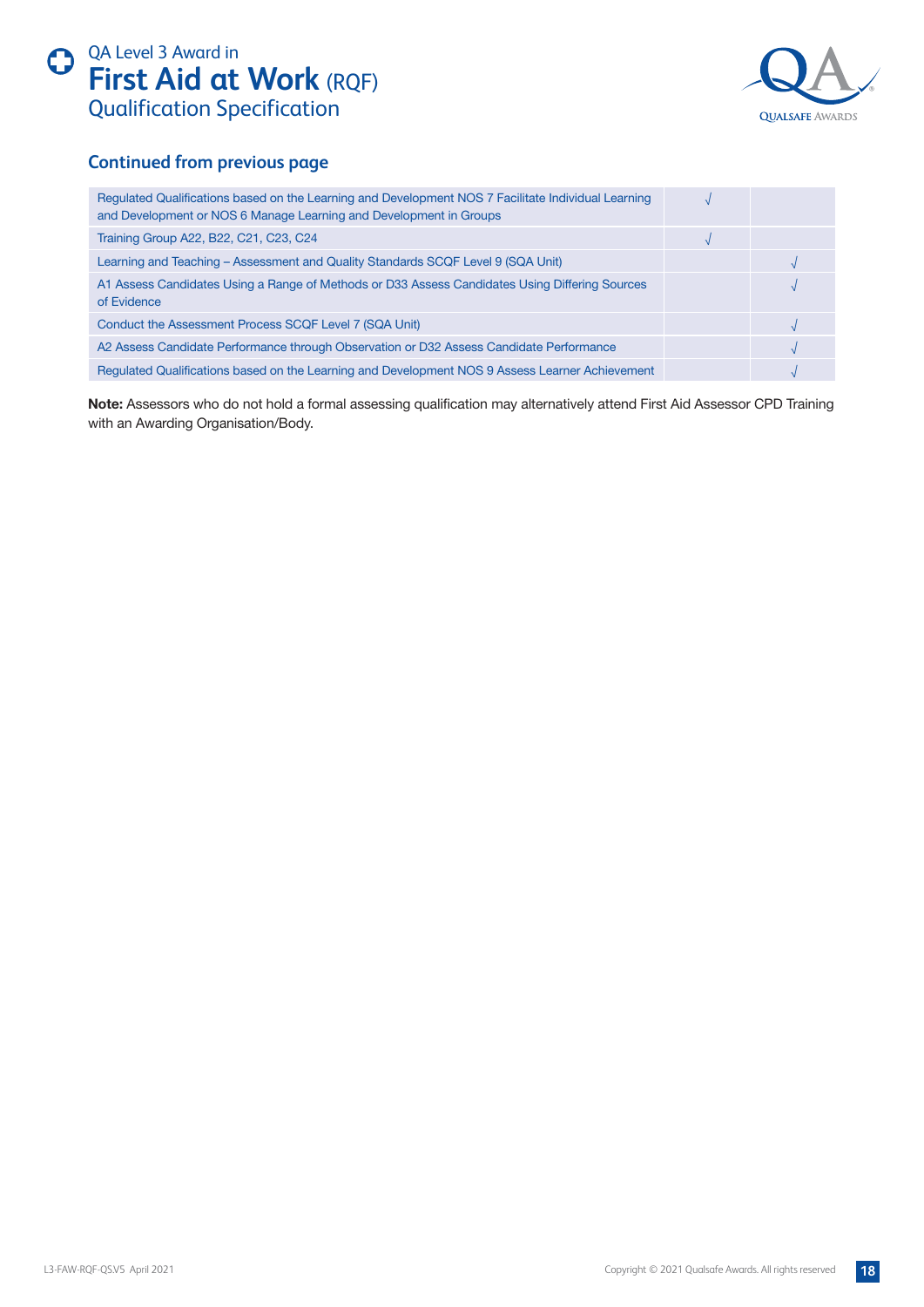

# <span id="page-18-0"></span>**Appendix 4 – Qualifications suitable for internal quality assurance**

This list is not exhaustive but provides a guide to acceptable internal quality assurance qualifications:

L&D Unit 11 Internally Monitor and Maintain the Quality of Workplace Assessment SCQF Level 8 (SQA Accredited)

Level 4 Award in the Internal Quality Assurance of Assessment Processes and Practice

Level 4 Certificate in Leading the Internal Quality Assurance of Assessment Processes and Practice

Conduct the Internal Verification Process SCQF Level 8 (SQA Unit)

Regulated Qualifications based on the Learning and Development NOS 11 Internally Monitor and Maintain the Quality of Assessment

V1 Conduct Internal Quality Assurance of the Assessment Process or D34 Internally Verify the Assessment Process

Internally Verify the Assessment Process SCQF Level 8 (SQA Unit)

**Note:** IQAs who do not hold a formal internal quality assurance qualification may alternatively attend *Internal Quality Assurance CPD Training* with an Awarding Organisation/Body.